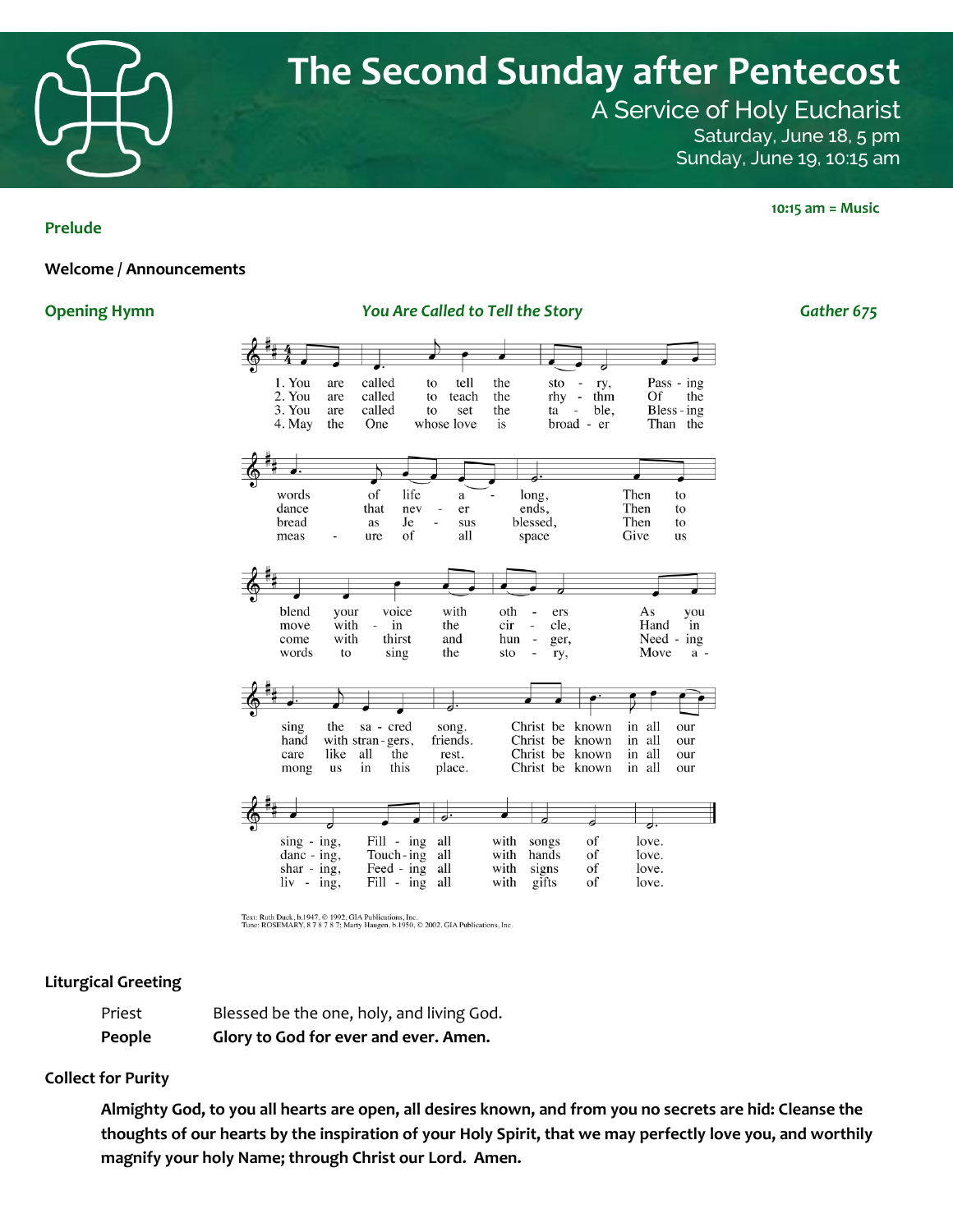# **Song of Praise** 1 John 4:7-11

Beloved, let us love one another, **\* for love is of God.**  Whoever does not love does not know God, **\* for God is Love.** 

In this the love of God was revealed among us, **\*** 

 **that God sent his only Son into the world, so that we might live through Jesus Christ.** 

In this is love, not that we loved God but that God loved us **\* and sent his Son that sins might be forgiven.**  Beloved, since God loved us so much, **\* we ought also to love one another.** 

For if we love one another, God abides in us, **\* and God's love will be perfected in us.**

# **Collect of the Day**

Deacon God be with you.

**People And also with you.** 

Deacon Let us pray together

**O Lord, make us have perpetual love and reverence for your holy Name, for you never fail to help and govern those whom you have set upon the sure foundation of your loving-kindness; through Jesus Christ our Lord, who lives and reigns with you and the Holy Spirit, one God, for ever and ever. Amen.**

# **Children Living the Word Commissioning**

 *(Connecting through prayer with our youngest members who are in the parish hall.)*

**Loving Jesus, who told us that whoever welcomes a child welcomes Jesus himself, bless these children. Guide us as we encourage them in your ways, so that they might become disciples who are your hands and feet and voice in this world. Amen.**

*Please be seated.*

# **Liturgy of the Word**

**The First Reading 1 Kings 19:1-4, (5-7), 8-15a**

*following the reading* Hear what the Spirit is saying to God's people. **Thanks be to God.**

# **Psalm 42**

- 1 As the deer longs for the water-brooks, \*  **so longs my soul for you, O God.**
- 2 My soul is athirst for God, athirst for the living God; \*  **when shall I come to appear before the presence of God?**
- 3 My tears have been my food day and night, \*  **while all day long they say to me, "Where now is your God?"**
- 4 I pour out my soul when I think on these things: \*  **how I went with the multitude and led them into the house of God,**
- 5 With the voice of praise and thanksgiving, \*  **among those who keep holy-day.**
- 6 Why are you so full of heaviness, O my soul? \*  **and why are you so disquieted within me?**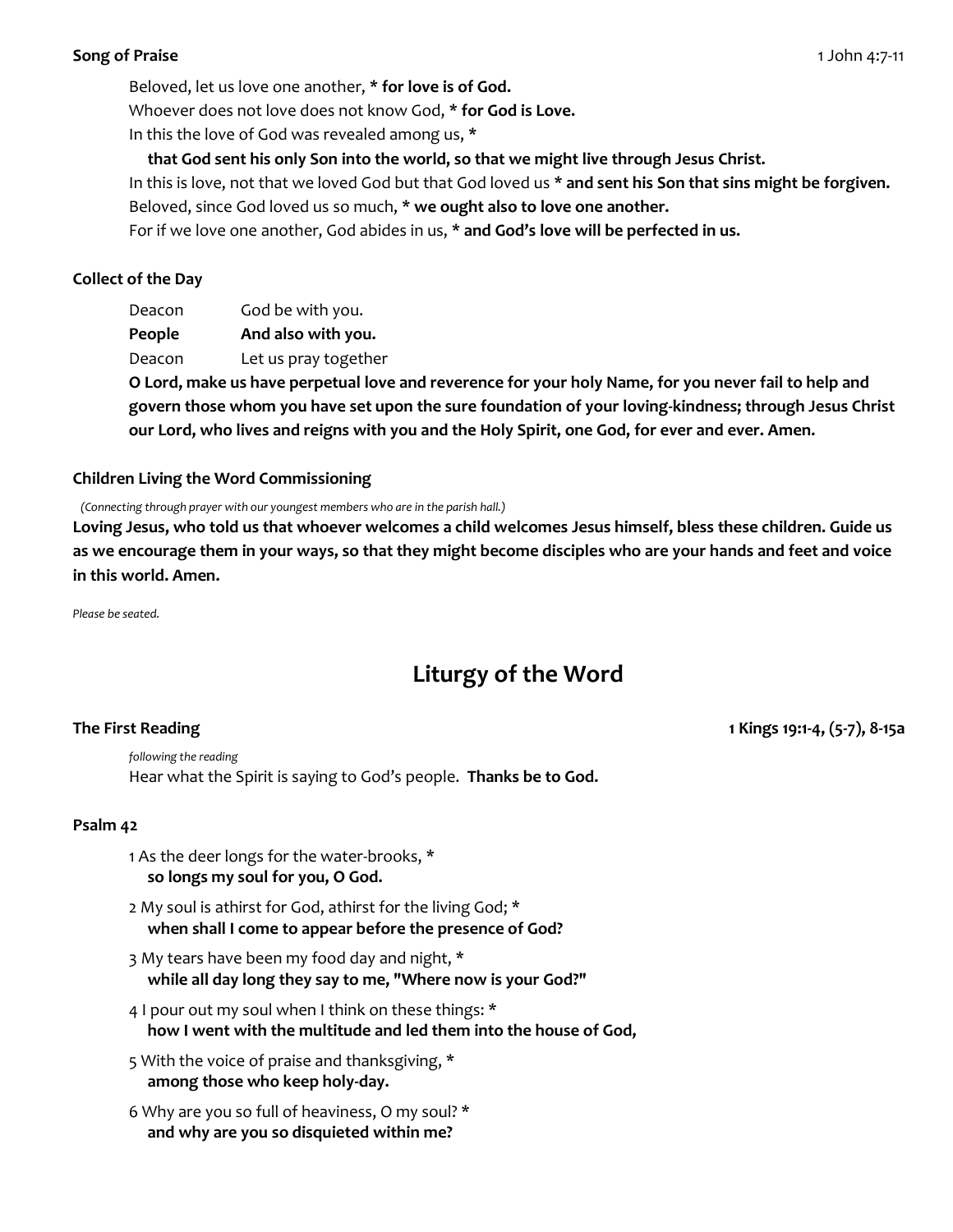7 Put your trust in God; \*

 **for I will yet give thanks to him, who is the help of my countenance, and my God.**

- 8 My soul is heavy within me; \*  **therefore I will remember you from the land of Jordan, and from the peak of Mizar among the heights of Hermon.**
- 9 One deep calls to another in the noise of your cataracts; \*  **all your rapids and floods have gone over me.**
- 10 The Lord grants his loving-kindness in the daytime; \*  **in the night season his song is with me, a prayer to the God of my life.**
- 11 I will say to the God of my strength, "Why have you forgotten me? \*  **and why do I go so heavily while the enemy oppresses me?"**
- 12 While my bones are being broken, \*  **my enemies mock me to my face;**
- 13 All day long they mock me \*  **and say to me, "Where now is your God?"**
- 14 Why are you so full of heaviness, O my soul? \*  **and why are you so disquieted within me?**
- 15 Put your trust in God; \*  **for I will yet give thanks to him, who is the help of my countenance, and my God.**

### **The Second Reading Galatians 3:23-29**

```
following the reading
Hear what the Spirit is saying to God's people. Thanks be to God.
```
### **Gospel Hymn** *How Can I Keep from Singing Gather 598*



Text: Robert Lowry, 1826-1899<br>Tune: HOW CAN I KEEP FROM SINGING, 8 7 8 7 with refrain; Robert Lowry, 1826-1899; harm. by Robert J. Batastini, b.1942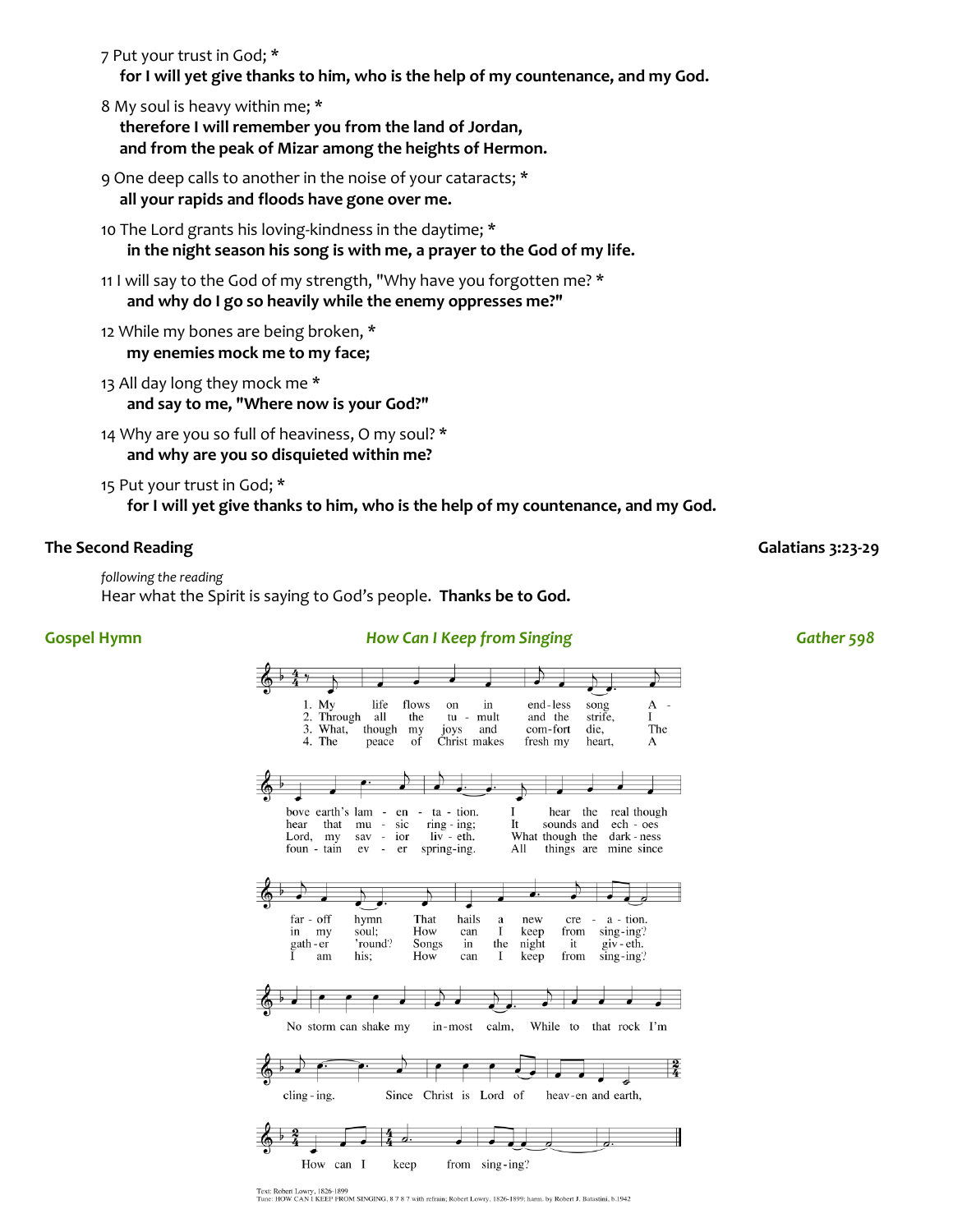The Holy Gospel of our Lord Jesus Christ according to Luke. **Glory to you Lord Christ.**

*following the reading of the Gospel* The Gospel of the Lord. **Praise to you, Lord Christ.**

**That we all may be one.**

#### **Homily** The Rev. Bill Wolff

**Creed**

**We believe in God the Father, from whom every family in heaven and on earth is named. We believe in God the Son, who lives in our hearts through faith, and fills us with his love. We believe in God the Holy Spirit, who strengthens us with power from on high. We believe in one God; Father, Son and Holy Spirit. Amen.**

| The Prayers of the People                      | Form III | BCP 387 |
|------------------------------------------------|----------|---------|
| Father, we pray for your holy catholic Church; |          |         |

Grant that every member of the Church may truly and humbly serve you;

**That your Name may be glorified by all people.**

We pray for Michael, our Presiding Bishop, Betsey our Bishop, and all Bishops, for Pat, Bill, and all Priests, and for Abigail and Jeanie and all Deacons;

**That they may be faithful ministers of your Word and Sacraments.**

We pray for all who govern and hold authority, in the nations of the world; **That there may be justice and peace on the earth.**

For peace in Sudan and South Sudan; for Archbishop Samuel, Bishop Richard, their families, and the Episcopal Church in Sudan and South Sudan. Give us grace to do your will in all that we undertake; **That our works may find favor in your sight.**

For those who suffer in body, mind or spirit, especially Tom, Lu, Mary, Denny, Hugh, and Marilyn - have compassion on those who suffer from any grief or trouble; **That they may be delivered from their distress.**

For those who have died - give to the departed eternal rest; **Let light perpetual shine upon them.**

We praise you for your saints who have entered into joy; **May we also come to share in your heavenly kingdom.**

We give you thanks for the blessings of this life:

For the calling of our new rector, Kyle Carswell;

For those celebrating a birthday, especially Diana, Neva, Rosemary, and Nik;

For those who are to be married, especially Emily & Jacob, Amanda & Joseph, and Erica & Ben;

For those celebrating an anniversary, especially, Rosemary & Hugh, Cindy & Shawn, Mary & Tom, Julie & Alan, and Elayne & Dean;

For those awaiting the birth of a baby, especially Katherine & Spencer;

For the safe return of our pilgrims and their adult shepherds; and

For our 2nd Offering partner in June, the the FreeStore.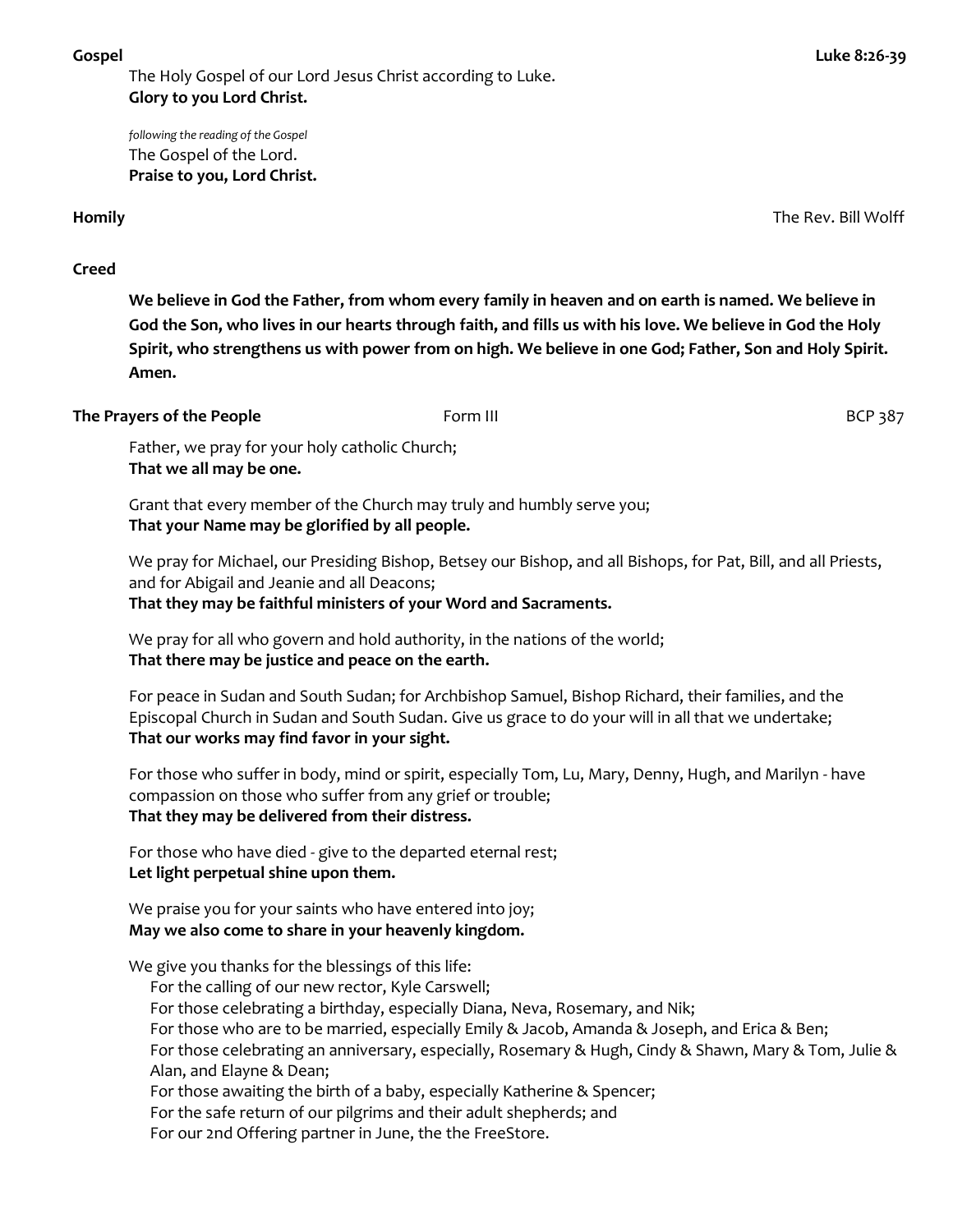Let us pray for our own needs and those of others.

For those in service to our country, especially Scott, Jack, Zach, Marshall & Reece;

For those to be ordained to the priesthood, especially Abigail;

For those serving on the Re-Entry Team, especially Pat, Elizabeth, Kay-Kay, Karen, Bill, Amy, and Jeanie; For our Re-Entry Partner Sioux;

For the Trinity Cluster: St Paul in Harlan, Trinity in Denison, & Trinity in Carroll in the Diocese of Iowa; For the clergy and all people of our companion Dioceses of Brechin, Nzara, and Swaziland; For the victims of war and oppression and for all who seek a just peace.

# **Father's Day Prayer**

# **Concluding Collect**

Deacon God who meets us in our deepest darkness - We ask your guidance to help us notice the glimpses of light and reminders of love around us So that WE may be your light and love in the world. **Amen.**

# **Confession**

Let us confess our sins to God.

**God of all mercy, we confess that we have sinned against you, opposing your will in our lives. We have denied your goodness in each other, in ourselves, and in the world you have created. We repent of the evil that enslaves us, the evil we have done, and the evil done on our behalf. Forgive, restore, and strengthen us through our Savior Jesus Christ, that we may abide in your love and serve only your will. Amen.**

# **Absolution**

Almighty God have mercy on us, forgive us all our sins through the grace of Jesus Christ, strengthen us in all goodness, and by the power of the Holy Spirit keep us in eternal life. **Amen.**

# **Minute for Mission**

### **The Peace**

The Peace of the Lord be always with you.  **And also with you.**

# **Liturgy of the Table**

# **Offertory**

| <b>Offertory Anthem</b>              |                                                                                                  | <b>Lift Every Voice and Sing</b> | LEVAS II, 1 |
|--------------------------------------|--------------------------------------------------------------------------------------------------|----------------------------------|-------------|
| <b>Doxology</b>                      | Gather 536, v. 4<br>All that has life and breath come now with praises before him!               |                                  |             |
| <b>The Great Thanksgiving</b>        |                                                                                                  | Form 1                           | BCP 402     |
| Priest<br>People<br>Priest<br>People | The Lord be with you.<br>And also with you.<br>Lift up your hearts.<br>We lift them to the Lord. |                                  |             |

Priest Let us give thanks to the Lord our God.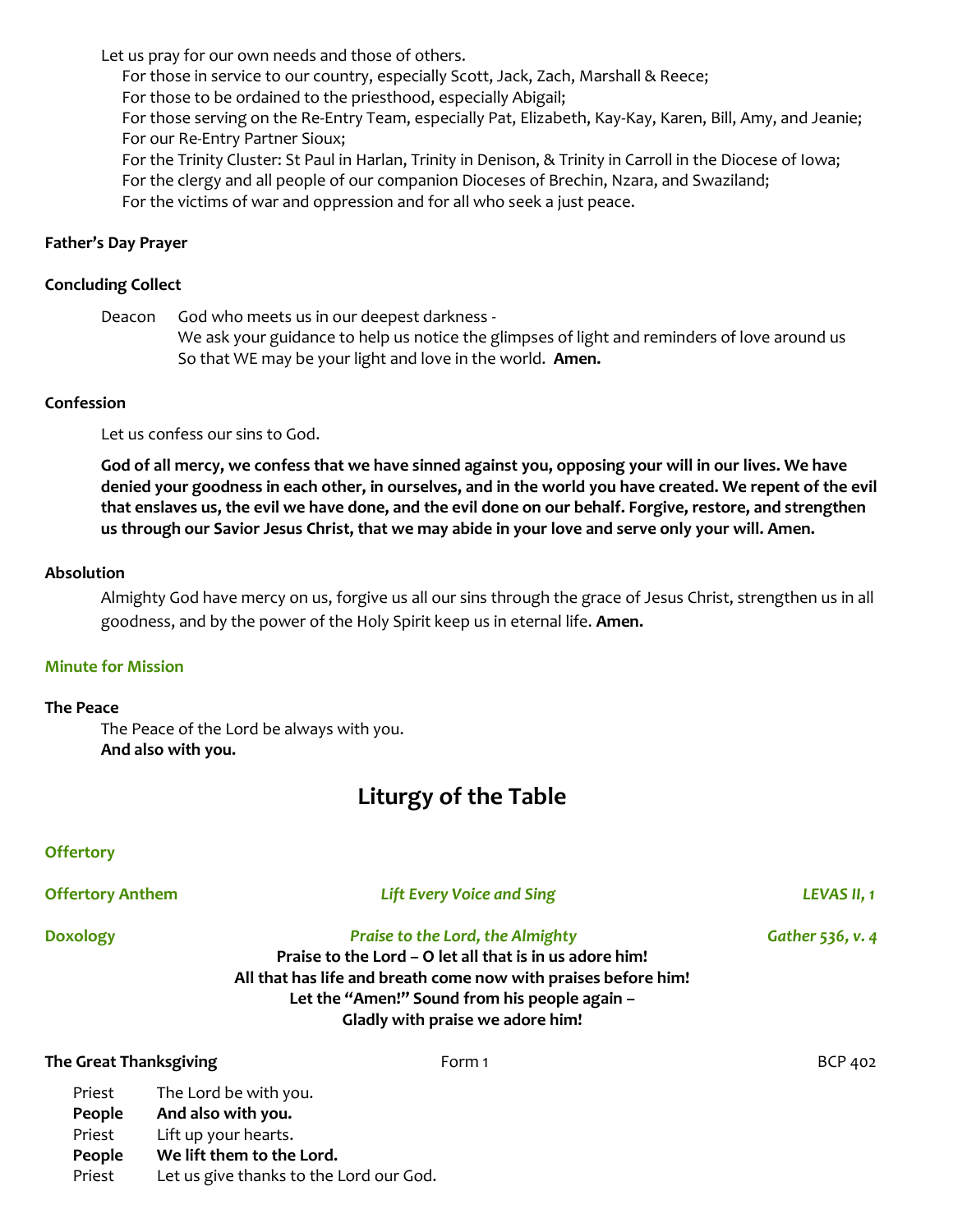# **People It is right to give God thanks and praise.**

It is indeed right to give you our thanks and praise, O God, for you are a safe haven to those in trouble and we rejoice in your deliverance. And so we join the saints and angels in proclaiming your glory, as we say,

### **Holy, holy, holy Lord, God of power and might, heaven and earth are full of your glory. Hosanna in the highest. Blessed is he who comes in the name of the Lord. Hosanna in the highest.**

On the day of creation, you calmed the chaos and with a word, brought forth the earth and its riches. You never forget the cries of the victims of oppression or let the hope of the poor perish forever. You have delivered those who trust in you, defeating their powerful enemies, not with the sword, but with the weapons of righteousness.

You sent to us your Son, Jesus the Christ, and in him we have encountered a peacemaker who is undaunted even in the wildest storms. Though the waves of death crashed over him, you raised him up and gave him the power to subdue even the tempest of death, and to release from its terrors all who trust in him.

And so, Father, we bring you these gifts. Sanctify them by your Holy Spirit to be for your people the Body and Blood of Jesus Christ our Lord.

On the night he was betrayed Jesus took bread, said the blessing, broke the bread, and gave it to his friends, and said, "Take, eat: This is my Body, which is given for you. Do this for the remembrance of me."

After supper, he took the cup of wine, gave thanks, and said, "Drink this, all of you. This is my Blood of the new Covenant, which is shed for you and for many for the forgiveness of sins. Whenever you drink it, do this for the remembrance of me."

Father, we now celebrate the memorial of your Son. By means of this holy bread and cup, we show forth the sacrifice of his death, and proclaim his resurrection, until he comes again.

Gather us by this Holy Communion into one body in your Son Jesus Christ. Make us a living sacrifice of praise.

**By him, and with him, and in him, in the unity of the Holy Spirit all honor and glory is yours, Almighty Father, now and forever. AMEN.**

# **The Lord's Prayer**

**Our Father in heaven, hallowed be your Name, your kingdom come, your will be done, on earth as in heaven. Give us today our daily bread. Forgive us our sins, as we forgive those who sin against us. Save us from the time of trial and deliver us from evil. For the kingdom, the power, and the glory are yours, now and for ever. Amen.**

### **Breaking of the Bread**

We break this bread to share in the Body of Christ.

**We who are many are one body, for we all share in the one bread.**

### **Invitation to Communion**

The gifts of God for the people of God.

### **Communion**

*All who seek God and a deeper life in Christ are welcome to receive communion. Ushers will guide you. To receive the bread, place one open hand on top of the other, to receive the wine, you are welcome to dip the wafer into the vessel.*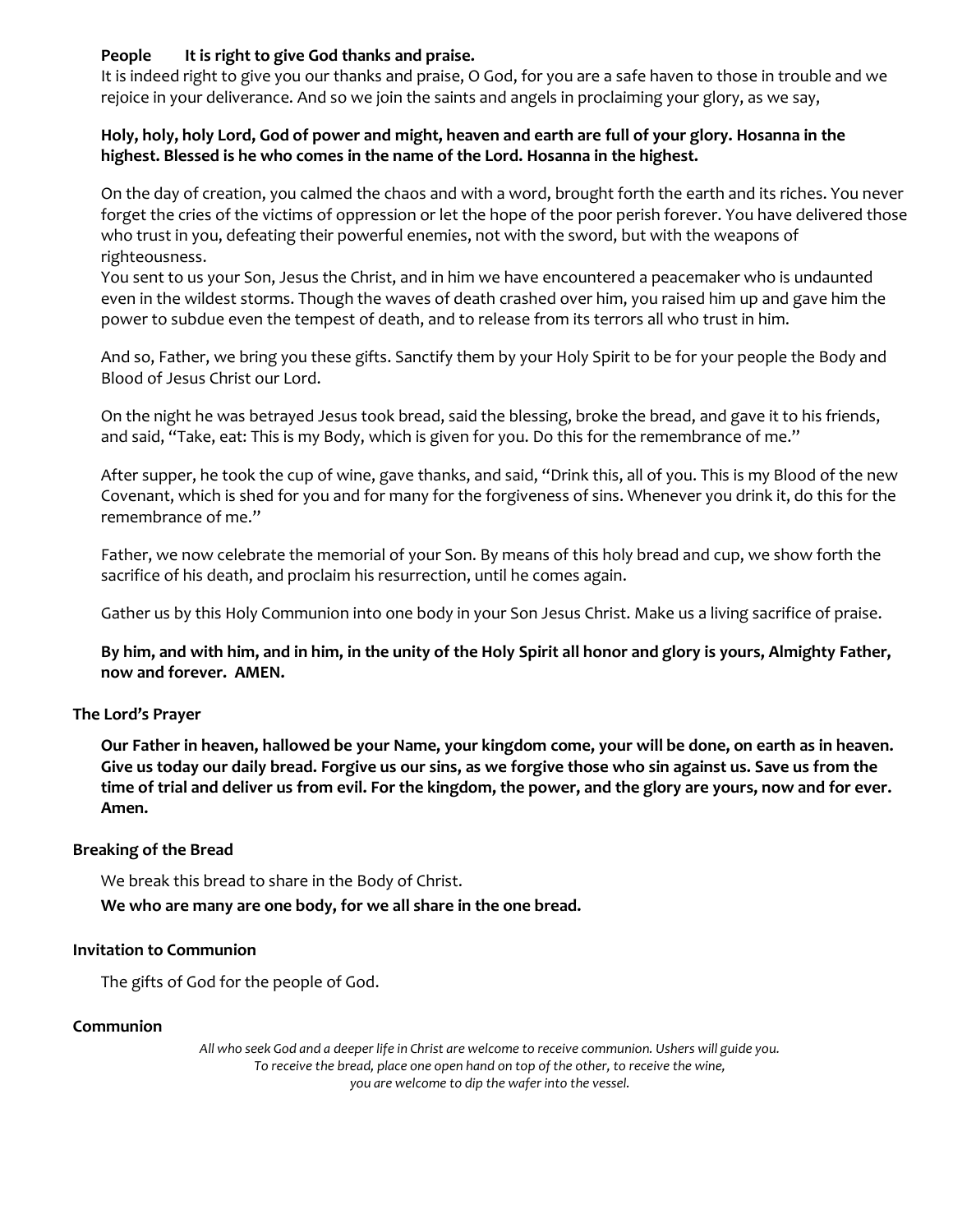

**Prayer of Thanksgiving**

**God of abundance, you have fed us with the bread of life and cup of salvation; you have united us with Christ and one another; and you have made us one with all your people in heaven and on earth. Now send us forth in the power of your Spirit, that we may proclaim your redeeming love to the world and continue for ever in the risen life of Christ our Savior. Amen.**

**Unity Prayer in Celebration of Juneteenth** *Company of Current and Tunet and Tunet and Tunet and Tunet Area and Tunet Area and Tunet and Tunet and Tunet Area and Tunet Area and Tunet Area and Tunet Area and Tunet Area an* 

#### **Blessing**

God's Blessing be with you, Christ's peace be with you, the Spirit's outpouring be with you, now and always. **Amen.**